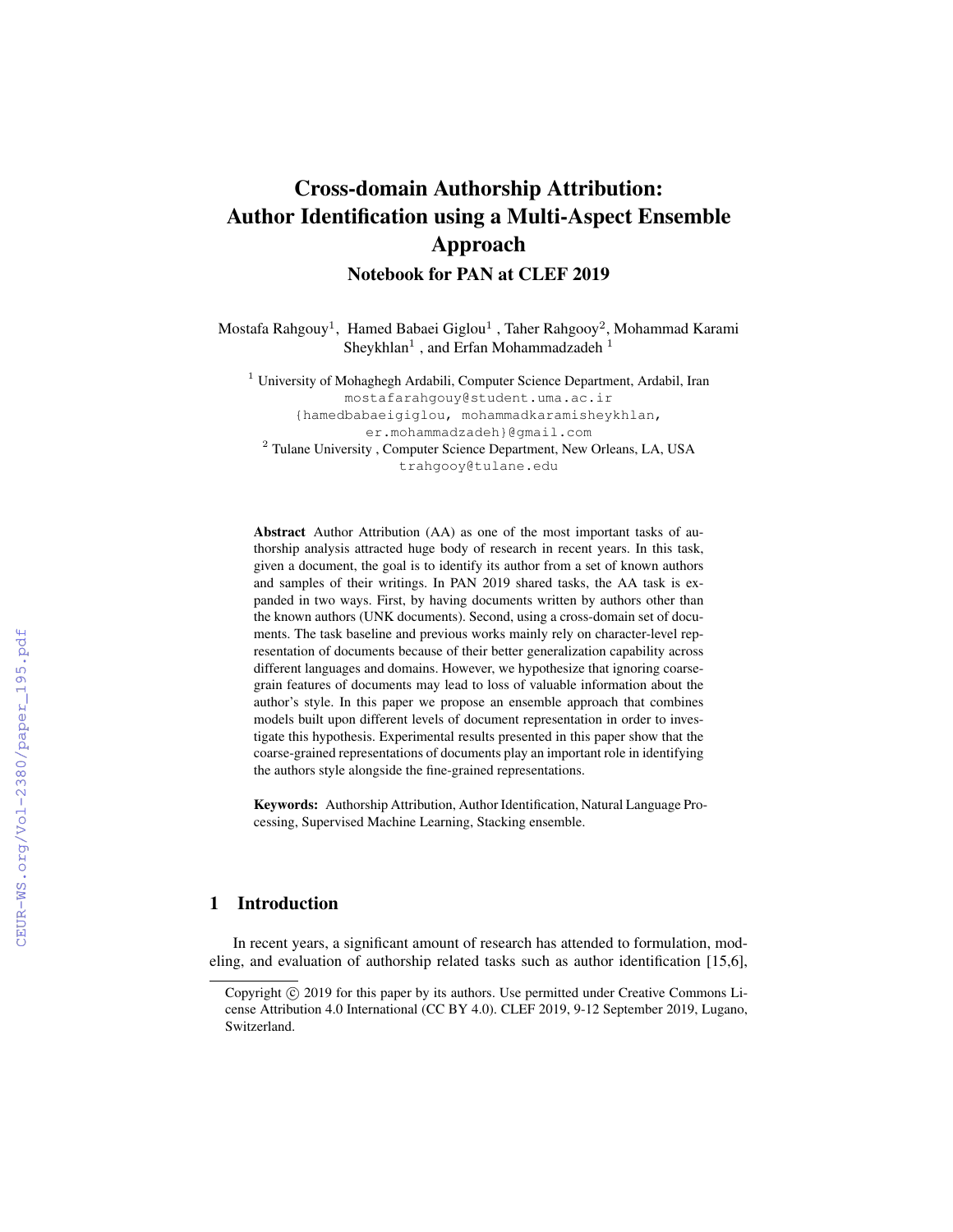author profiling [15], and author obfuscation [14] which have many practical applications in electronic commerce, forensics, and humanities research [7,3].

In PAN 2019 shared tasks the Authorship Attribution(AA) task [5] deals with the problem of identifying a document's author from a set of candidate authors. This task could be considered as a special case of text classification [18] where candidate authors serve as target classes. AA problem has a long history in natural language processing(NLP) which dates back to the 19th century [10]. Even after more than ten decades, the problem is still far from being solved and has become an important research subject, across may fields and domains. However, the majority of existing research focuses on closed-set which assumes that the candidate set is closed and thus contains sample writings of true author of the unknown document, but at PAN 2019 [5] the focus is on open-set AA which considers a more realistic setting, where the true author is no longer believed to be present in the candidate set. It goes without saying open-set case makes the problem more challenging than the AA task at PAN 2018 [6].

The rest of the paper is organized as follows. Section 2 provides background and presents some related works on text classification in general. Section 3 introduce our AA approach. Results are covered in Section 4. In Section 5 we draw a conclusion and finally we suggests ideas for future research in section 6.

## 2 Related Work

The author attribution task is presented for the first time in PAN 2011 [1] in a singledomain setting and continued to be part of PAN afterwards. AA task has been expanded and modified to more complicated and challenging tasks by considering cross-domain, multi-language settings, and open-set author candidates settings [5].

In [17] it is shown that cross-domain setting far more challenging than the singledomain setting and increasing variety of topics in the training set plays a pivotal role in the ability of their model to learn the task. Character n-grams are used in many works as main representation of the documents and shown to be efficient and robust [9,19,20].

In a similar work to our work, author of [4] make use of an ensemble approach with standard character n-grams, character n-grams with non-diacritic distortion and word n-grams. The work focuses on the use of character-level information, whereas our proposal will focus on both word-level and character-level information. In another related work [12] make use of traditional character n-gram analysis in combination with a linear SVM as a classifier. They found the optimal values for their model with dynamic and ad-hoc grid search approach and achieved reasonable results at PAN 2018.

## 3 Proposed Approach

In this section we present our proposed model. We hypothesize that a combination of character-level and word-level representation of document could work as complimentary set of information and hence improve the resulting predictions. Therefore, we used an ensemble of classifiers, each trained on one set of representation. In the following we present the details of our approach.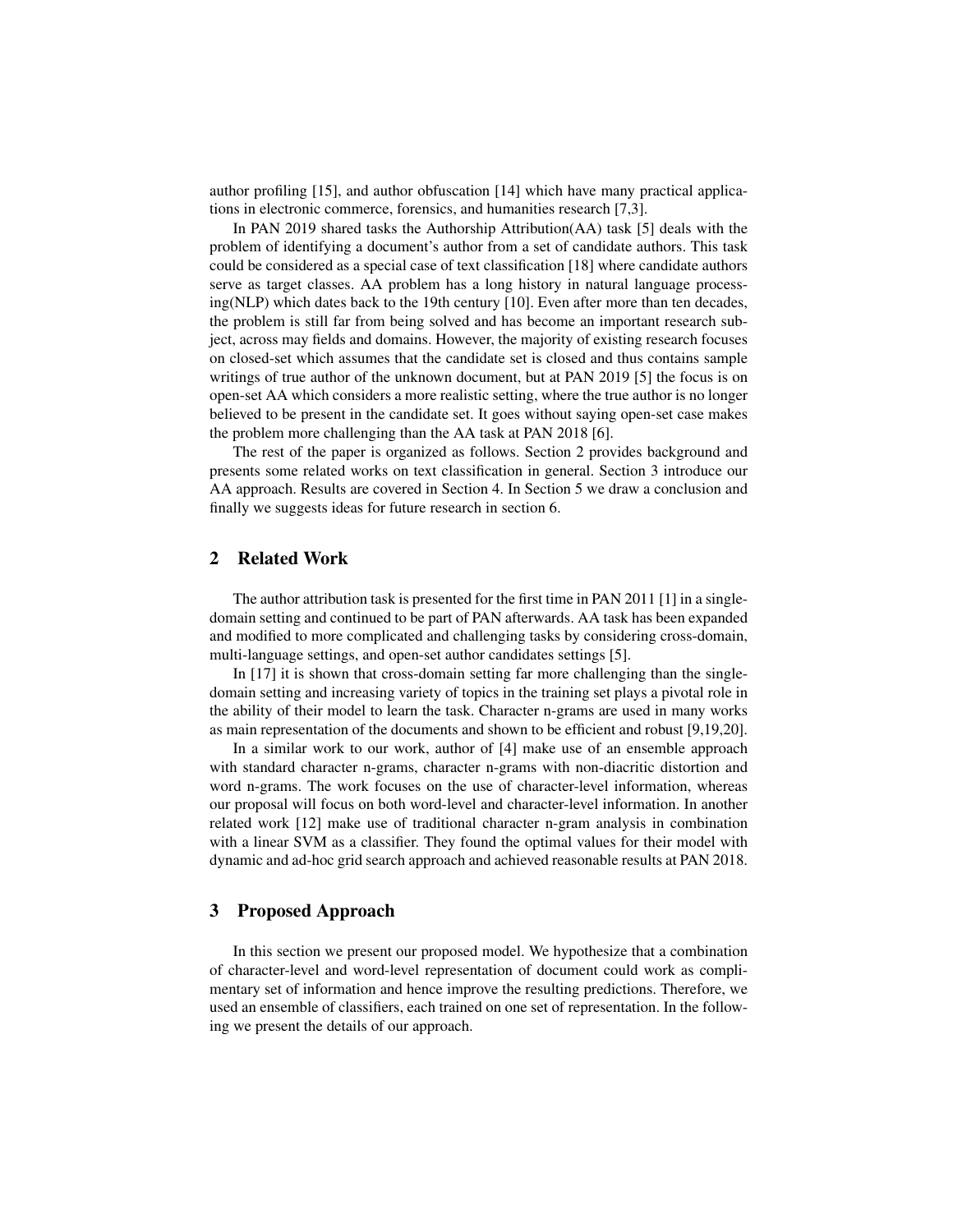#### 3.1 Data Preprocessing

The first step in the proposed algorithm is to pre-process the input documents. In this step, we removed the punctuations from documents and then we split the documents to words using *WordPunctTokenizer* of NLTK 3.0 Toolkit[2]. Next, we removed stopwords from tokens and stemming words using *PorterStemmer*. The final preprocessed documents are used to feed TF-IDF and Word2Vec models.

## 3.2 Data Representation

In this section we described three models for the stacking ensemble.

N-gram The baseline model provided by PAN 2019 authorship attribution shared task [5] uses character 3-gram frequencies in combination with a linear SVM. We used this model and fine-tuned its parameters using grid search implemented in scikit-learn library [13]. The obtained optimized values are listed in Table 1. All runs were performed with 5-fold cross validation, while optimizing the F1-Macro target.

| Module         | Parameters                 | Possible values    |  |
|----------------|----------------------------|--------------------|--|
| Feature        | minimal document frequency | 3, 5               |  |
| Extraction     | n-gram order               | 3, 4, 5            |  |
|                | lowercase                  | true, false        |  |
|                | script accents             | true, false        |  |
| Transformation | Scaling                    | None, MaxAbsScaler |  |
| Classifier     | C parameter of SVM         | 0.01, 0.1, 10, 100 |  |
|                | <b>SVM</b> kernel          | linear, rbf        |  |

Table 1. Parameter tuning using grid search. Bold values indicate the parameter values that resulting best F1-Macro.

TF-IDF Term Frequency-Inverse Document Frequency (TF-IDF) [16] is a common feature transformation technique for detecting authors style. First, we build a vocabulary using pre-processed train-set for each problem with frequency term 5. Next, using the scikit-learn's *TfidfVectorizer* method we convert a collection of raw documents to a matrix of TF-IDF features. We train 4 different classifiers using a TF-IDF to find the best classifier with TF-IDF features. Table 2 shows the Macro-Averaged F1 results of this experiment on the train and development set. Based on this experiment we chose the *LinearSVC* for a TF-IDF features classifier.

Word Embedding In order to choose between word embedding *Doc2Vec* [8] and *Word2Vec* [11], we set an experiment with different classifiers to chose the best word embedding. Table 3 shows that Word2Vec obtained the best results most of the time. So based on these experiments, we chose the *Word2Vec* as our third feature extractor and *LogisticRegression* as classifier. We trained *Word2Vec* and *Doc2Vec* for each problem separately using the all the texts provided in that problem.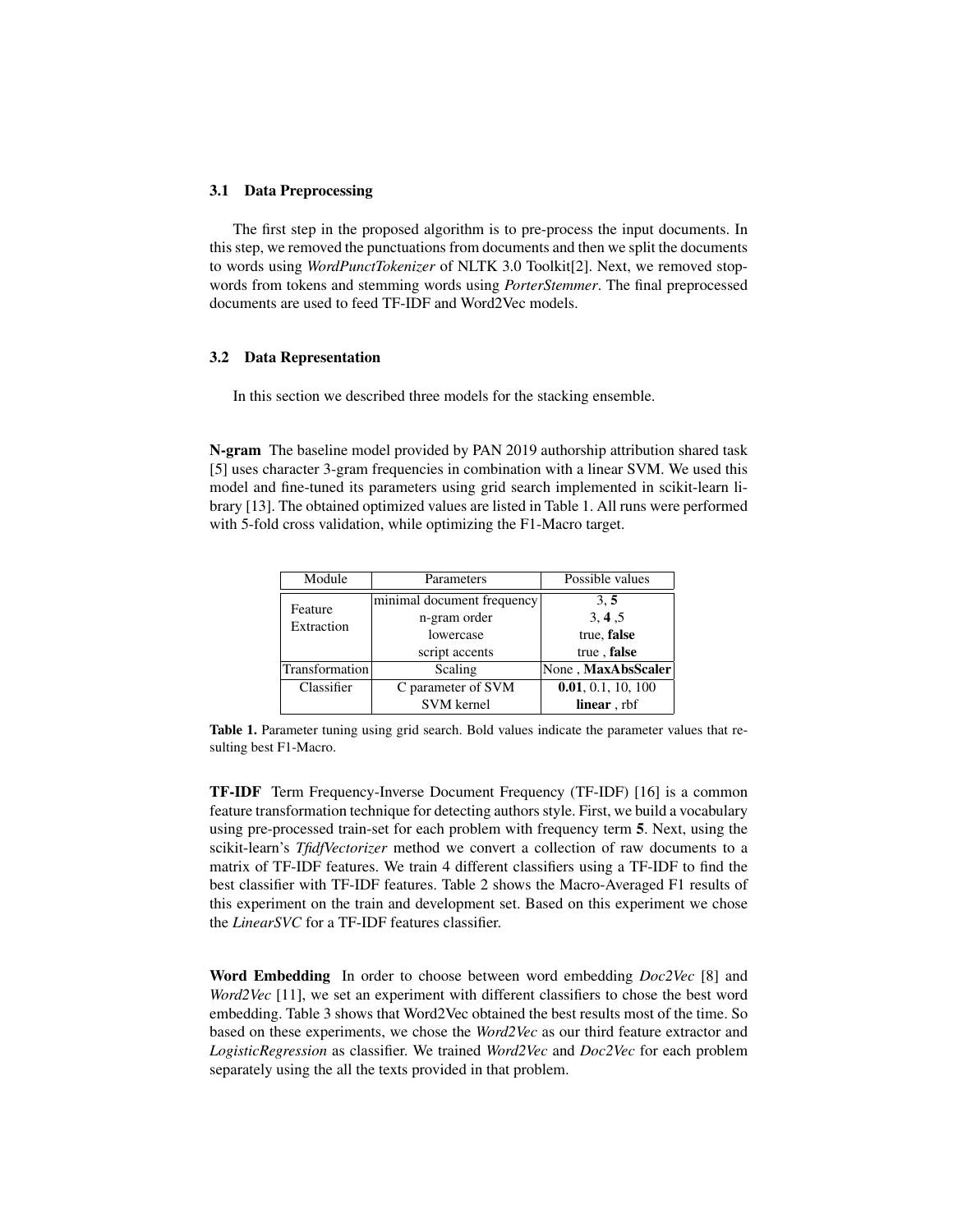| Classifier         | Macro-Averaged F1 |
|--------------------|-------------------|
| LogisticRegression | 0.4370            |
| LinearSVC          | 0.4626            |
| <b>BernoulliNB</b> | 0.4388            |
| MLPClassifier      | 0.4601            |

Table 2. Model selection for TF-IDF features. Averaged F1-Macro for classifiers trained on TF-IDF features.

| Classifier + Word Embedding   | Macro-Averaged F1 |
|-------------------------------|-------------------|
| LogisticRegression + Word2Vec | 0.4338            |
| LogisticRegression + Doc2Vec  | 0.1811            |
| $LinearSVC + Word2Vec$        | 0.4239            |
| $LinearSVC + Doc2Vec$         | 0.1946            |
| MLPClassifier + Word2Vec      | 0.4278            |
| MLPClassifier + Doc2Vec       | 0.3742            |
| BernoulliNB + Word2Vec        | 0.3425            |
| BernoulliNB + Doc2Vec         | 0.3462            |
|                               |                   |

Table 3. Model selection for word embedding features. Averaged F1-score for Doc2Vec and Word2Vec features.

#### 3.3 Ensemble

There are many different types of ensembles; stacking is one of them. It is one of the more general types and can theoretically represent any other ensemble technique. Stacking involves training a learning algorithm to combine the predictions of several other learning algorithms. We use one of the simplest forms of Stacking, which we train three different classifier described in Section 3.2. We used *CalibratedClassifierCV* from scikit-learn library to compute the likelihood of each candidate in each classifier for a test example. Next, we calculate the average outputs of models in the ensemble to make the final prediction. For a given sample, we select the candidate with the highest probability as the output if the difference between the most probable and second most probable prediction probability is bigger than a threshold otherwise we predict it as a *<UNK>*. This process is visualized in Figure 1.

Table 4 shows examples of three documents of our stacking ensemble and detailed likelihoods obtained from each classifier for all 9 candidates in one of the problems in the train set. Based on this table TF-IDF and Word2Vec support the N-gram approach and in other places improve the N-gram predictions and it also in some cased the Ngram model fixed the TF-IDF and Word2Vec wrong predictions.

#### 3.4 Threshold for *UNK*

We experimented with different UNK thresholds for the proposed ensemble which are presented in Table 5. Based on these results we choose best threshold 0.08 with averaged F1-macro 0.61875.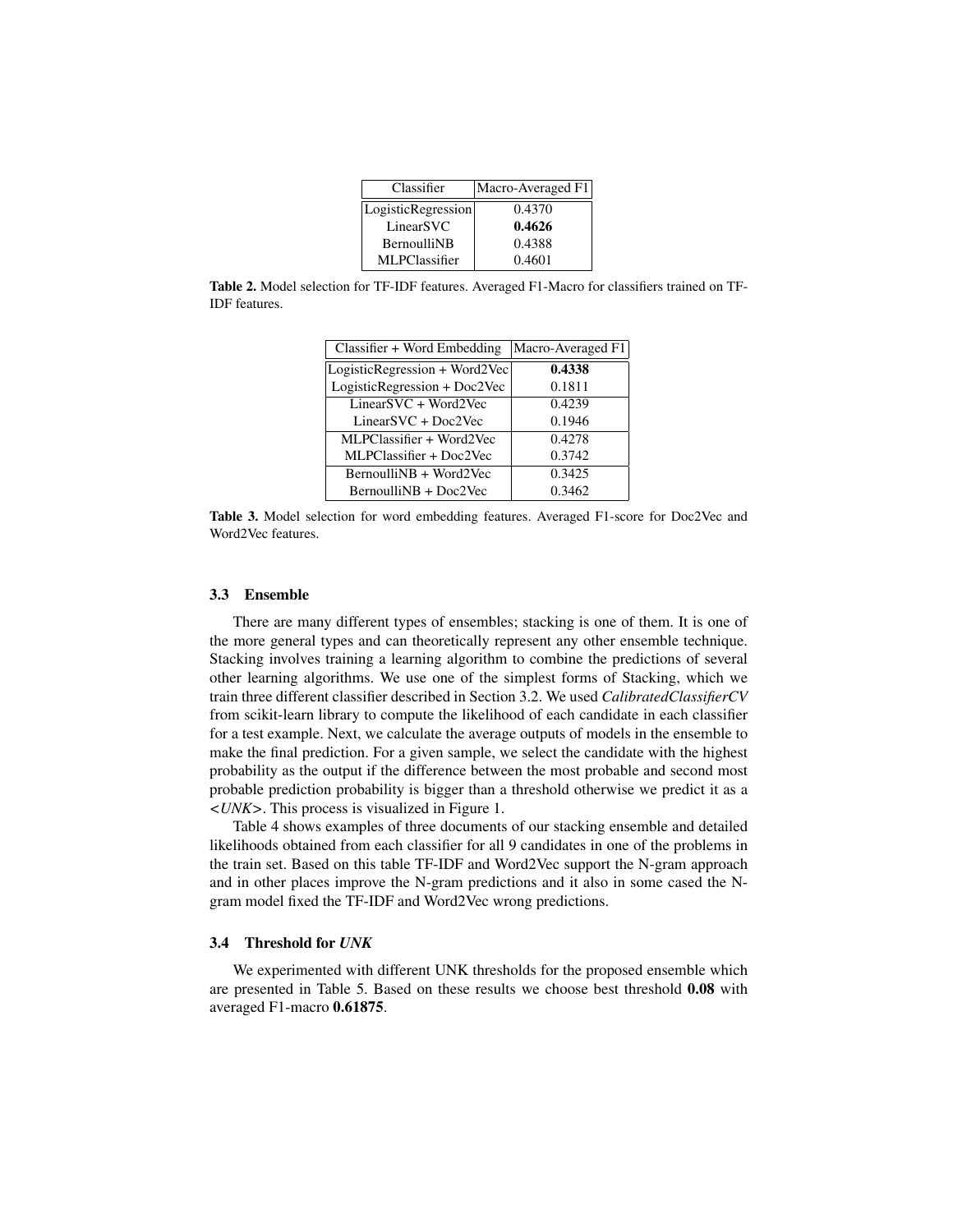

Figure 1. The architecture of the stacking ensemble. *th* is the pre-defined threshold and is 0.08 .

| #  | Models   |       |       |       |       |       |       |       | $P(ca1) P(ca2) P(ca3) P(ca4) P(ca5) P(ca5) P(ca6) P(ca7) P(ca8) P(ca9) Pred $ |       |     |
|----|----------|-------|-------|-------|-------|-------|-------|-------|-------------------------------------------------------------------------------|-------|-----|
| 1  | tfidf    | 0.219 | 0.047 | 0.033 | 0.201 | 0.093 | 0.080 | 0.235 | 0.042                                                                         | 0.045 | ca7 |
|    | ngram    | 0.068 | 0.056 | 0.052 | 0.042 | 0.125 | 0.094 | 0.451 | 0.027                                                                         | 0.080 | ca7 |
|    | word2vec | 0.121 | 0.096 | 0.072 | 0.101 | 0.184 | 0.132 | 0.167 | 0.073                                                                         | 0.050 | ca5 |
|    | ensemble | 0.136 | 0.066 | 0.052 | 0.115 | 0.134 | 0.102 | 0.285 | 0.047                                                                         | 0.059 | ca7 |
| 15 | tfidf    | 0.122 | 0.010 | 0.030 | 0.083 | 0.162 | 0.406 | 0.008 | 0.103                                                                         | 0.071 | ca6 |
|    | ngram    | 0.102 | 0.009 | 0.027 | 0.062 | 0.320 | 0.316 | 0.025 | 0.0443                                                                        | 0.090 | ca5 |
|    | word2vec | 0.146 | 0.018 | 0.034 | 0.153 | 0.153 | 0.337 | 0.021 | 0.054                                                                         | 0.080 | ca6 |
|    | ensemble | 0.124 | 0.012 | 0.030 | 0.099 | 0.212 | 0.353 | 0.018 | 0.067                                                                         | 0.081 | ca6 |
| 92 | tfidf    | 0.129 | 0.028 | 0.044 | 0.255 | 0.256 | 0.165 | 0.072 | 0.015                                                                         | 0.030 | ca5 |
|    | ngram    | 0.191 | 0.053 | 0.050 | 0.430 | 0.057 | 0.047 | 0.065 | 0.092                                                                         | 0.011 | ca4 |
|    | word2vec | 0.131 | 0.132 | 0.091 | 0.188 | 0.079 | 0.197 | 0.082 | 0.049                                                                         | 0.047 | ca6 |
|    | ensemble | 0.151 | 0.071 | 0.061 | 0.291 | 0.131 | 0.136 | 0.073 | 0.052                                                                         | 0.029 | ca4 |

Table 4. Examples of stacking ensemble. Documents belong to *problem00001*.

#### 3.5 Other Features

In the process of feature engineering, we explored many other ideas, some of which performed poorly and thus we did not get them involved to our final approach. Yet, we feel some of them are worth mentioning.

Contracted Word-forms we used is based on the discrepancies in spelling for words that allow contracted forms, e.g.,I will (I'LL), are not (aren't). People typically favor one of the alternatives, and thus we use forms based on contracted apostrophes as discriminative features for detecting the style of each author.

Quotation Marks Some authors may prefer either single or double quotation marks. We use the difference between the number of single and double quotes in a given document.

Sentence Length we noticed that some authors prefer to write long sentences where they use more conjunction in their text whereas some of them use short sentences as a result we consider length as a feature also we calculate the number of conjunctions in a given document and treat them as a feature.

Negations Another feature we use is based on the negation form e.g., impossible(not possible) to identifying the similarity of authors. We calculated the number of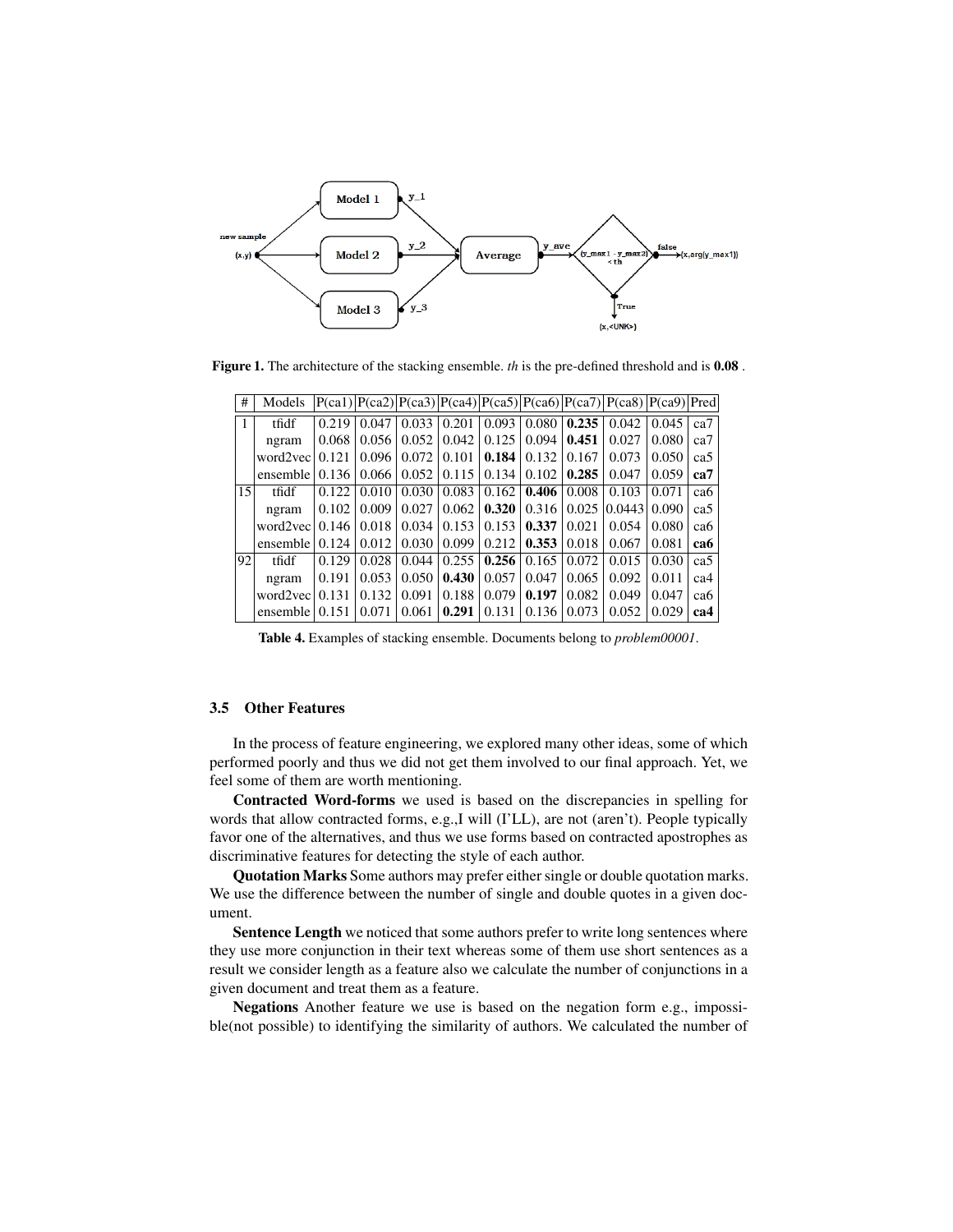|      | Threshold Macro-Averaged F1 |
|------|-----------------------------|
| 0.05 | 0.60976                     |
| 0.08 | 0.61875                     |
| 0.1  | 0.61366                     |
| 0.15 | 0.55659                     |
| 02   | 0.45940                     |

Table 5. Averaged F1-macro for different UNK thresholds.

negations for each given document and added them to other features but we didn't get any notable result.

### 4 Experimental Results

In Table 6, the performance of all possible combination of three models described in section 3 are presented. These results approve our hypothesis that coarse-grained representations complement the fine-grained representations of documents. Also, it is clear that the ensemble of all three models is the best model in average.

| Language  | Models |          |               |                       |                            |                                      |      |  |
|-----------|--------|----------|---------------|-----------------------|----------------------------|--------------------------------------|------|--|
|           | N-gram | Word2vec | <b>TF-IDF</b> | $N-gram+$<br>Word2vec | $N-gram+$<br><b>TF-IDF</b> | Word2vec+ All three<br><b>TF-IDF</b> |      |  |
| EN        | 0.49   | 0.32     | 0.41          | 0.53                  | 0.54                       | 0.41                                 | 0.53 |  |
| <b>FR</b> | 0.55   | 0.47     | 0.33          | 0.58                  | 0.54                       | 0.50                                 | 0.58 |  |
| IT        | 0.46   | 0.55     | 0.48          | 0.65                  | 0.68                       | 0.56                                 | 0.69 |  |
| <b>SP</b> | 0.63   | 0.53     | 0.51          | 0.67                  | 0.66                       | 0.58                                 | 0.68 |  |

Table 6. Averaged F1-macro results on development dataset for each different combination of models. The results are separated for each language

Furthermore, we present the detailed results of the ensemble model on development dataset of PAN 2019 in Table 7. As you can see, the development set includes 4051 unknown documents and composed of 20 problems divided in four languages (five problems each). The overall score obtained by this model is 0.61875 .

# 5 Conclusion

In this paper we proposed a model for Cross-domain Authorship Attribution task in PAN 2019. We presented our approach, which uses a TF-IDF, Word2Vec and N-grams representation of document to train three type of models and make predictions using an ensemble of those models. Next, we tuned the models and ensemble parameters using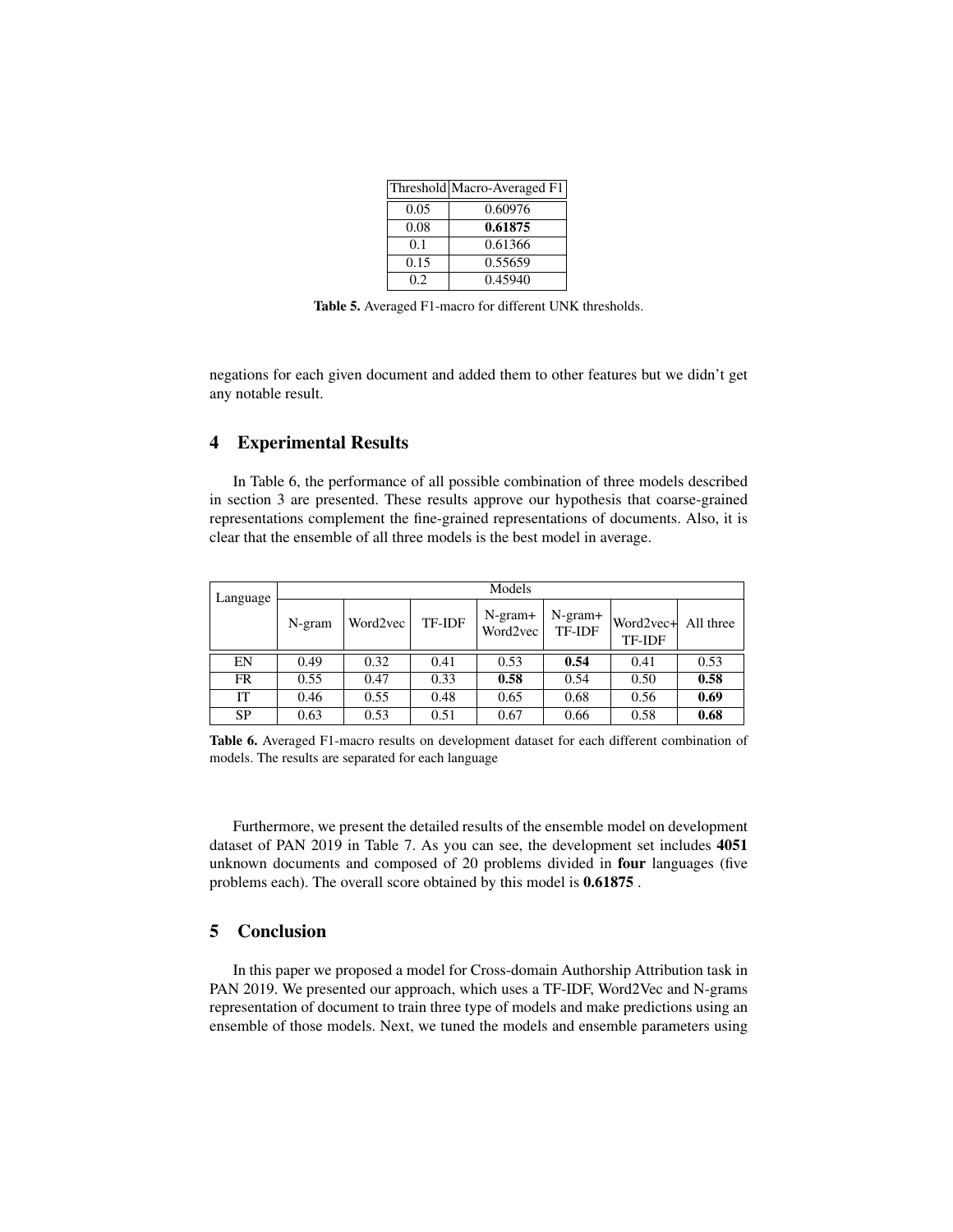| Problem#             |             | Language Macro-Averaged F1 | TP   | <b>Test Size</b> |
|----------------------|-------------|----------------------------|------|------------------|
| Problem01            | en          | 0.63267                    | 412  | 561              |
| Problem02            | en          | 0.50442                    | 71   | 137              |
| Problem03            | en          | 0.49664                    | 119  | 211              |
| Problem04            | en          | 0.47285                    | 142  | 273              |
| Problem05            | en          | 0.54606                    | 183  | 264              |
| Problem06            | $_{\rm fr}$ | 0.63153                    | 82   | 121              |
| Problem07            | fr          | 0.53467                    | 61   | 92               |
| Problem08            | fr          | 0.60916                    | 278  | 430              |
| Problem09            | fr          | 0.54458                    | 133  | 239              |
| Problem10            | $_{\rm fr}$ | 0.58112                    | 23   | 38               |
| Problem11            | it          | 0.59091                    | 75   | 139              |
| Problem12            | it          | 0.66867                    | 82   | 116              |
| Problem13            | it          | 0.72099                    | 138  | 196              |
| Problem14            | it          | 0.62285                    | 36   | 46               |
| Problem15            | it          | 0.86705                    | 46   | 54               |
| Problem16            | sp          | 0.72977                    | 117  | 164              |
| Problem17            | sp          | 0.74521                    | 82   | 112              |
| Problem18            | sp          | 0.73916                    | 175  | 238              |
| Problem19            | sp          | 0.57426                    | 275  | 450              |
| Problem20            | sp          | 0.56253                    | 98   | 170              |
| <b>Overall score</b> |             | 0.61875                    | 2628 | 4051             |

Table 7. Detailed averaged F1-macro results of the ensemble on development dataset.

an ad-hoc grid search approach to find the optimal values. Our evaluation shows that our approach is very capable of distinguishing authors from the others. The proposed algorithm implemented in *Python* and published on *GitHub*<sup>1</sup> .

# References

- 1. Argamon, S., Juola, P.: Overview of the International Authorship Identification Competition at PAN-2011. In: Petras, V., Forner, P., Clough, P. (eds.) Notebook Papers of CLEF 2011 Labs and Workshops, 19-22 September, Amsterdam, Netherlands. CEUR-WS.org (Sep 2011), http://www.clef-initiative.eu/publication/working-notes
- 2. Bird, S., Klein, E., Loper, E.: Natural language processing with Python: analyzing text with the natural language toolkit. " O'Reilly Media, Inc." (2009)
- 3. Coulthard, M.: On admissible linguistic evidence. JL & Pol'y 21, 441 (2012)
- 4. Custódio, J., Paraboni, I.: EACH-USP Ensemble Cross-Domain Authorship Attribution—Notebook for PAN at CLEF 2018. In: Cappellato, L., Ferro, N., Nie, J.Y., Soulier, L. (eds.) CLEF 2018 Evaluation Labs and Workshop – Working Notes Papers, 10-14 September, Avignon, France. CEUR-WS.org (Sep 2018)
- 5. Daelemans, W., Kestemont, M., Manjavancas, E., Potthast, M., Rangel, F., Rosso, P., Specht, G., Stamatatos, E., Stein, B., Tschuggnall, M., Wiegmann, M., Zangerle, E.: Overview of PAN 2019: Author Profiling, Celebrity Profiling, Cross-domain Authorship

<sup>1</sup> https://github.com/HamedBabaei/PAN2019\_cross\_domain